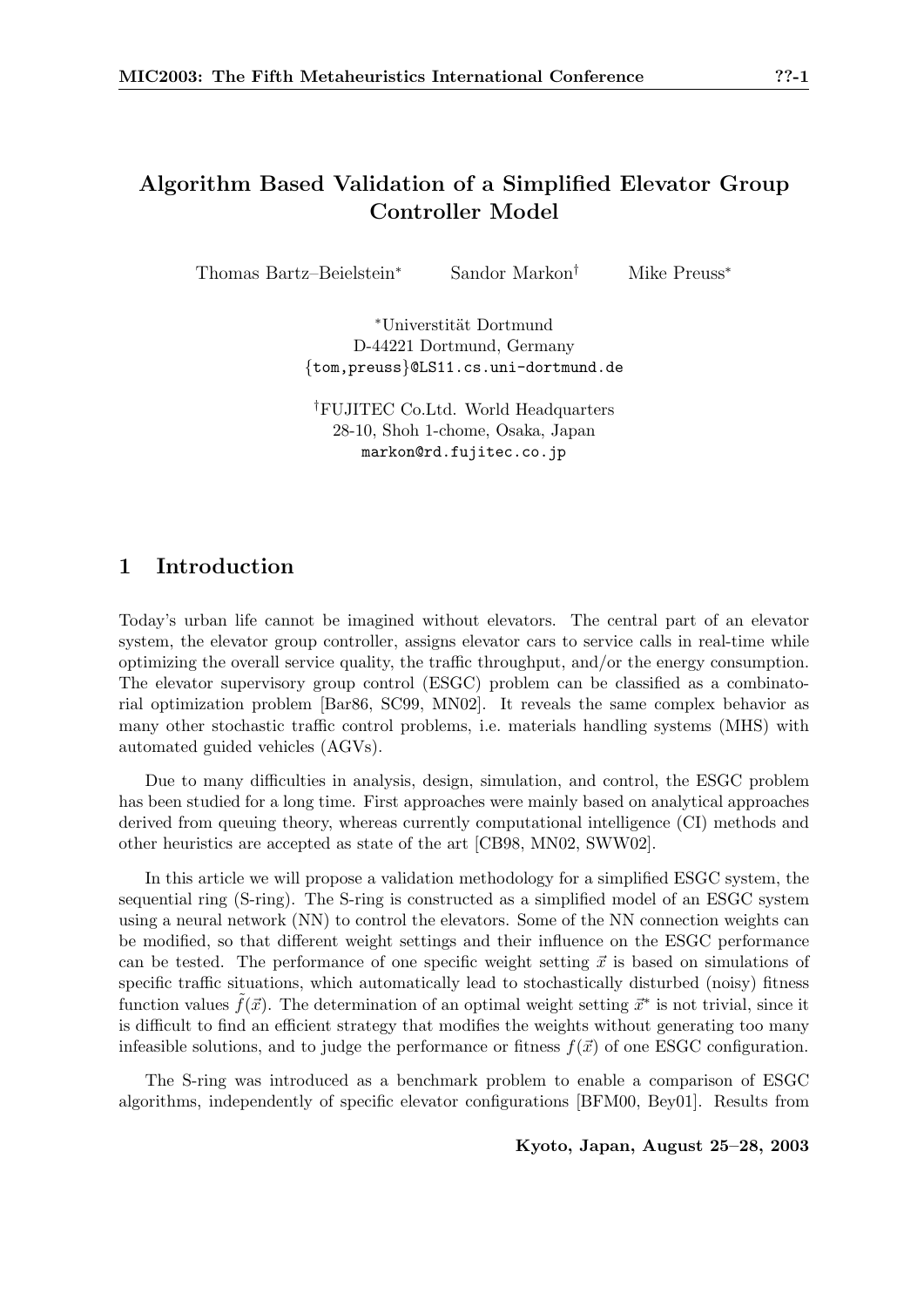the S-ring, obtained with low computational costs, should be transferable to more complicate ESGC models.

In the following, we will present different techniques to answer the question whether the S-ring is a simplified, but valid ESGC simulation model. We propose a new validation methodology that takes the optimization algorithm for the simulation model into account. Tuning the optimization algorithm on the simplified simulation model results in a good parameter setting for the optimization algorithm, that is also applicable to the complex simulation model. Thus, improved algorithm parameter settings obtained from simulation results on the S-ring should be transferable to real ESGC problems. S-ring simulations might give valuable hints for the optimization of highly complex elevator group controller optimization tasks. The elements of this algorithm based validation method are shown in Fig. 2.

This paper is organized as follows: in Section 2, the ESGC problem is introduced. Section 3 discusses different validation techniques. A concrete numerical example is presented in Sec. 4. Section 5 gives a summary and an outlook.

## 2 The Elevator Supervisory Group Control Problem

### 2.1 Elevator Control

We introduce one specific instance of the ESGC problem, a so-called destination call system. In traditional elevators customers can only press a button to request up or down service. They choose the exact destination after entering the elevator car. In a destination call system, the desired destination can be chosen at a terminal before entering the elevator car [BEM03]. Fujitec, one of the world's leading elevator manufacturers developed a controller that is trained by use of a set of fuzzy controllers. Each controller represents control strategies for different traffic situations [Mar95]. The NN structure and the neural weights determine a concrete control strategy. The network structure as well as many of the weights remain fixed, only some of the weights on the output layer can be modified and optimized. A discrete-event based elevator group simulator is used to compute the controller's performance. This ESGC simulation model will be referred to as the 'lift model' (or simply 'lift') throughout the rest of this paper.

The identification of globally optimal weights is a highly complex task since the topology of the fitness function is highly non-linear and highly multi-modal. It is stochastically disturbed due to the nondeterminism of service calls, and dynamically changing with respect to traffic loads. Gradient based optimization techniques cannot be applied successfully to this optimization problem. The computational effort for single simulator runs limits the maximum number of fitness function evaluations to the order of magnitude  $10^4$ .

### 2.2 The Lift Model as an Optimization Problem

The objective function considered here is the average waiting time of all passengers served during a simulated elevator movement. Different traffic patterns occur during this simulation: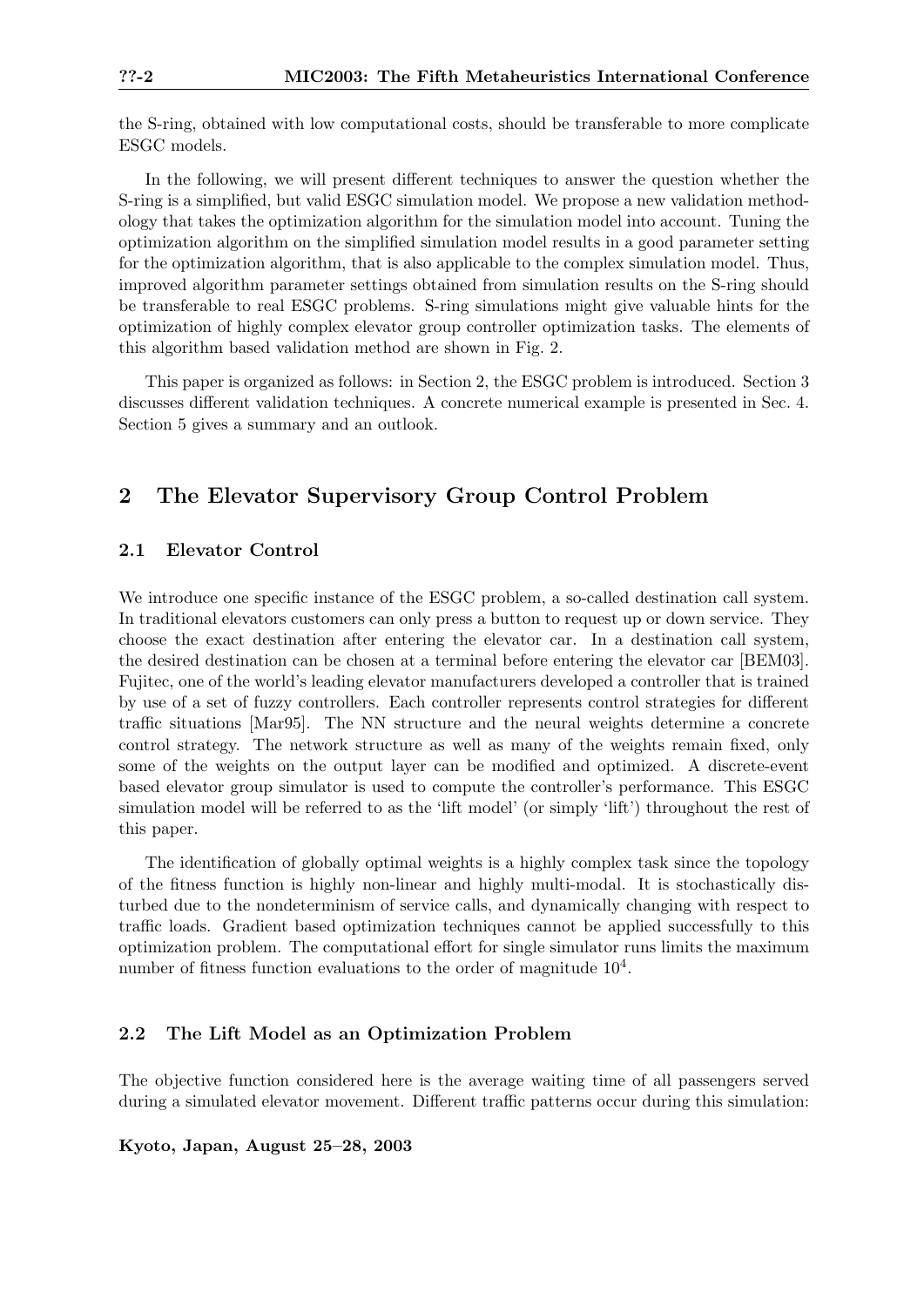

Figure 1: The S-ring as an elevator system. The states are numbered from 0 to  $n-1$ .

Up-peak traffic during the morning rush-hour, less intense, balanced traffic during the day (two-way traffic) and rush hour traffic at closing time (down-peak traffic).

A handling capacity of n passengers per hour at 30s means that the elevator system is able to serve a maximum of  $n$  passengers per hour without exceeding an average waiting time of 30s. An evolution strategy (ES) was chosen to determine optimal NN weights [BS02, BEM03]. For the comparison of different ES parameter settings the best individuals produced by the ES were assigned handling capacities at 30, 35, and 40 seconds. The handling capacities were averaged and then subtracted from 3000 pass./h to obtain a minimization problem. The latter value was empirically chosen as an upper bound for the given scenario. Eq. 1 shows the resulting fitness function.

$$
F(x) = 3000.0 - \overline{f}_P(\vec{x}),
$$
\n(1)

where  $\overline{f}_P$  is the averaged handling capacity (pass./h), P is the parameter design of the evolution strategy optimization algorithm (cf. Eq. 6), and  $\vec{x}$  is a 36 dimensional vector that specifies the NN weights.  $F(x)$  is called the 'inverse handling capacity' in the following.

#### 2.3 The S-ring Model as a Simplified ESGC Model

The S-ring can be seen as a simplified and easily reproducible ESGC model. Although ESGC models and the S-ring show similar dynamics, there are some major differences that can be summarized as follows: elevator cars in the S-ring model have unlimited capacity, and passengers are taken, but not discharged. The running directions of the cars are only reversed at terminal floors. All floors are indistinguishable: there are identical passenger arrival rates on every floor, and identical floor distances. The cars use uniform running and stopping times, and the whole model uses discrete time steps. Furthermore, sequential state transitions are performed [MAB<sup>+</sup>01]. There are m elevator cars among n sites, and a new customer arrives on the *i*th floor with probability p. A 2-bit state  $(s_i, c_i)$  is associated with each site. The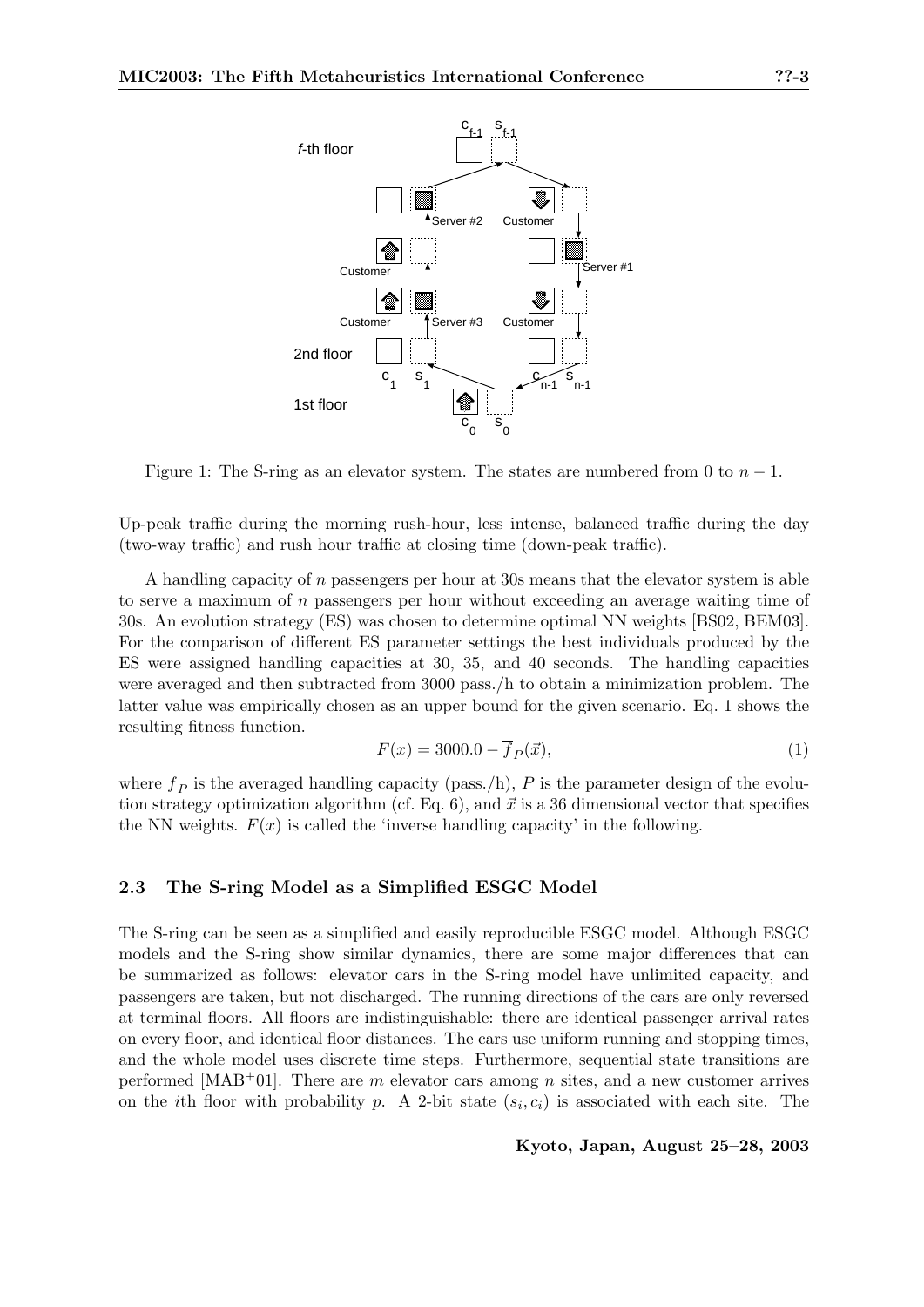

Figure 2: Elements of algorithm based validation. The simplification of the complex model is valid if the optimization algorithm reveals a similar behavior on the corresponding complex optimization problem and the corresponding simplified problem.

following vector describes the state at time  $t$  of the S-ring:

$$
[s_0(t), c_0(t), \dots, s_{n-1}(t), c_{n-1}(t)] \equiv \mathbf{x}(t) \in \mathbf{X} = \{0, 1\}^{2n}.
$$

The  $s_i$  bit is set to 1 if a server is present on the *i*th floor, otherwise it is set to 0. The same applies to the  $c_i$  bits: they are set to 1 if at least one customer is waiting on the *i*th floor. The sites are not updated synchronously, an updating cycle is decomposed into n steps as follows: The state evaluation is sequential, scanning the sites from  $n - 1$  to 0, then again around from  $n-1$ . At each time step, one triplet  $\xi \equiv (c_i, s_i, s_{i+1})$  is updated, the updating being governed by the stochastic state transition rules, and by the 'policy'  $\pi : \mathbf{X} \to \{0, 1\}.$ 

### 2.4 The S-Ring Model as an Optimization Problem

The S-ring model can be used to define an optimal control problem, by equipping it with an objective function  $Q$  (here E is the expectation operator):

$$
Q(n, m, p, \pi) = \mathcal{E}\left(\sum c_i\right). \tag{2}
$$

Thus Q can be read as the expected number of floors with waiting customers. For given parameters n, m, and p, the system evolution depends only on the policy  $\pi$ , thus this can be written as  $Q = Q(\pi)$ . The optimal policy is defined as

$$
\pi^* = \arg\min_{\pi} Q(\pi). \tag{3}
$$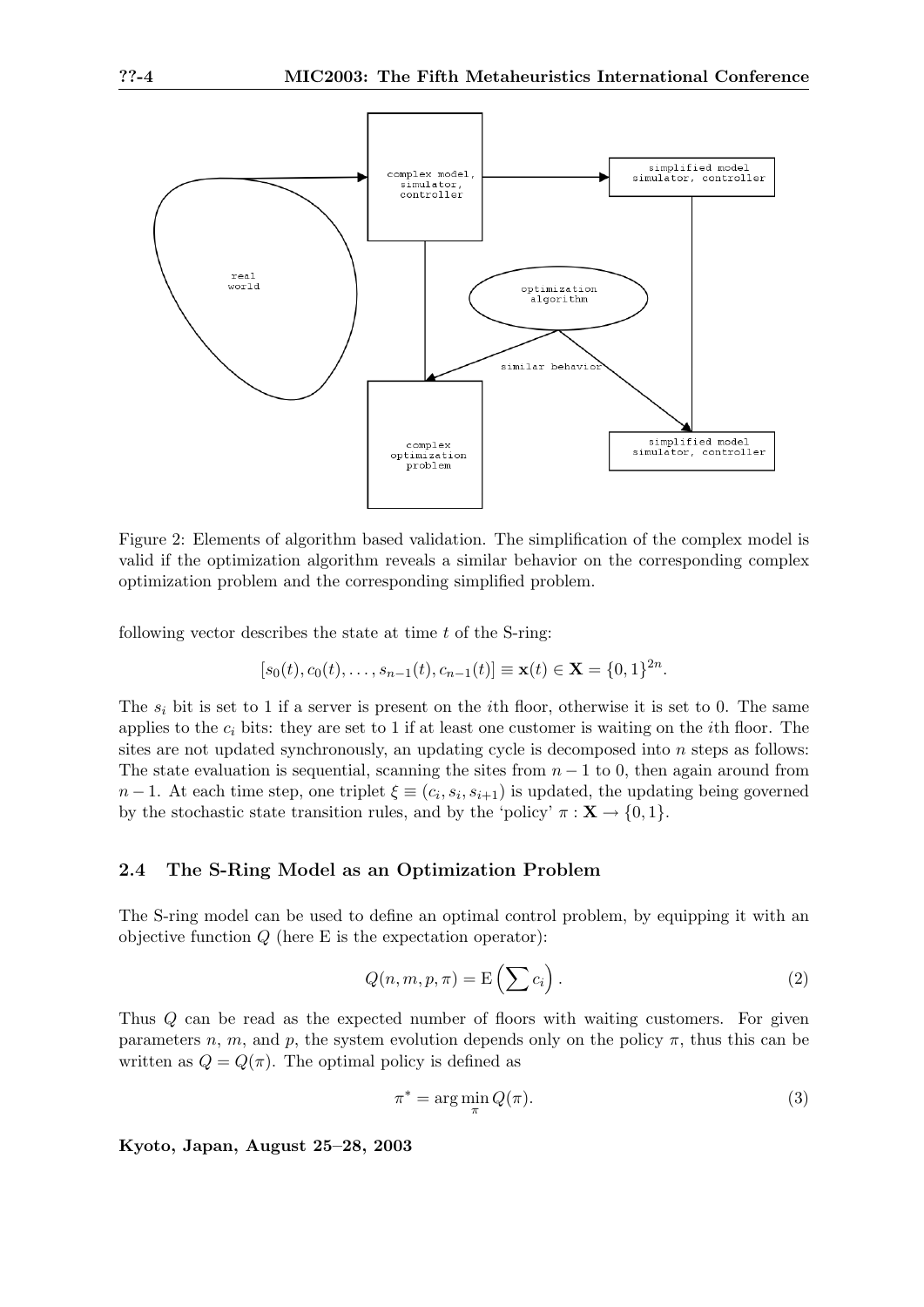The basic optimal control problem, referred to in the following as the S-ring optimization problem (S-ring problem), is to find  $\pi^*$  for given parameters n, m, and p. The exact performance of a particular policy cannot be determined, it must be estimated. Problems related to optimization via simulation are discussed in [BINN01].

## 3 The S-Ring Model as a Valid ESGC Model

In the following we will present standard validation techniques for simulation models. We will differentiate between model verification and model validation. Although verification and validation of simulation models are related in some sense, we will consider validation only [LK00, BINN01]. Classical validation processes are used to produce a model that represents a given system behavior. This model should be accurate enough that it can be used as a representative of the real system.

We will extend these techniques by introducing a new approach, that takes the choice of an optimization algorithm into account. Let the random variable Y denote the result of a simulation run or some measure of system performance in stochastic simulation. The goal of 'optimization via simulation' is to minimize or maximize its expectation  $E(Y)[\text{BINN01}]$ . We consider optimization algorithms to define equivalence classes for optimization problems: an optimization algorithm reveals the same behavior if applied to problems of the same equivalence class. Since the behavior of an optimization algorithm can be determined by running the simulation, we can state: Simulation models are equivalent, if their corresponding optimization problems belong to the same equivalence class. Therefore we will distinguish models (e.g. the Sring model) and their related problems (e.g. the S-ring problem). The validation of simulation models can be transfered to the question: are their corresponding optimization problems equivalent?

#### 3.1 Standard Validation Techniques

The complete validation process requires subjective and objective comparisons of the model to the real system. Subjective comparisons are judgments of experts ('face validity'), whereas objective tests compare data generated by the model to data generated by the real system. We will discuss objective tests only, for subjective tests, the reader is referred to [BINN01]. Building a model that has a high face validity, validating the model assumptions, and comparing the model input-output transformations to corresponding input-output transformations for the real system can be seen as three widely accepted steps of the validation process [NF67]. In the following we will consider input-output transformations only. The model is viewed as the function:

$$
f: (X, D) \to Y \tag{4}
$$

Thus values of the uncontrollable input parameters  $X$  and values of the controllable decision variables (or of the policy)  $D$  are mapped to the output measures  $Y$ .

The model can be run using generated random variates  $X_i$  to produce the simulationgenerated output measures. E.g. the S-ring model takes a policy and a system configuration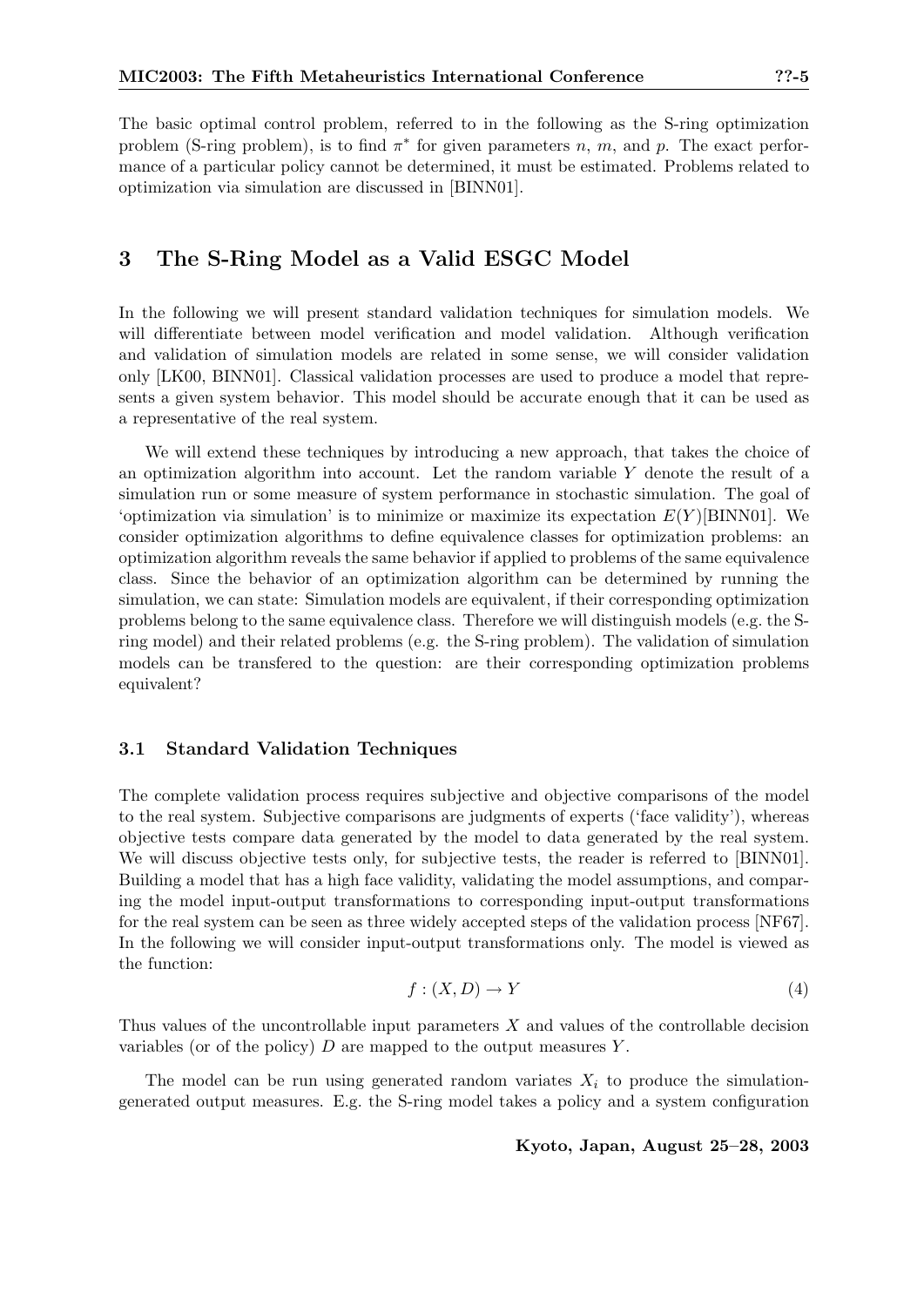| Symbol              | Parameter              | <b>Typical Values</b> | Low            | Medium               | High     |
|---------------------|------------------------|-----------------------|----------------|----------------------|----------|
| $\mu$               | number of parent indi- | 10100                 | $\overline{5}$ | 12                   | 19       |
|                     | viduals                |                       |                |                      |          |
| $\nu = \lambda/\mu$ | offspring-parent ratio | $1 \ldots 10$         | $\overline{2}$ | 4                    | 6        |
| $n_{\sigma}$        | number of standard     | $1 \ldots D$          |                | 1                    |          |
|                     | deviations             |                       |                |                      |          |
| $\tau_0$            | global mutation pa-    | $1/\sqrt{2\sqrt{D}}$  |                | $1/\sqrt{2\sqrt{D}}$ |          |
|                     | rameter                |                       |                |                      |          |
| $\tau_i$            | individual<br>mutation | $1/\sqrt{2D}$         |                | $1/\sqrt{2D}$        |          |
|                     | parameter              |                       |                |                      |          |
| $\kappa$            | age                    | $1\ldots\infty$       |                |                      | $\infty$ |
| $\rho$              | mixing number          | $\mu$                 |                | $\overline{2}$       |          |
| $R_1$               | recombination opera-   | $\{discrete\}$        |                | ${\text{discrete}}$  |          |
|                     | tor for object vari-   |                       |                |                      |          |
|                     | ables                  |                       |                |                      |          |
| $R_2$               | recombination opera-   | {intermediate}        |                | $\{intermediate\}$   |          |
|                     | tor for strategy vari- |                       |                |                      |          |
|                     | ables                  |                       |                |                      |          |

Table 1: DoE parameter setting for ES

and determines the expected average number of floors with waiting customers in the system using the generated random variates that determine a customer arrival event.

If real system data is available, a statistical test of the null hypothesis can be conducted:

$$
H_0: E(Y) = \mu \text{ is tested against } H_1: E(Y) \neq \mu,
$$
\n
$$
(5)
$$

where  $\mu$  denotes the real system response and Y the simulated model response.

#### 3.2 Algorithm Based Validation

Our goal is to show that the S-ring model is a valid ESGC-model. The first step in the algorithm based validation (ABV) approach requires the selection of an optimization algorithm. Evolution strategies (ES), that are applicable to many optimization problems, have been chosen in the following [BS02]. Our approach is based on the assumption that specific problems require specific algorithm parameter settings [WM97]. Algorithm based validation (ABV) is related to parameter tuning, but has to be distinguished from parameter control [EHM99]. Parameter control deals with parameter values that are changed during the optimization run, whereas parameter tuning refers to exogenous algorithm parameters to be selected before the optimization run is started [BS02]. Including the optimization algorithm into the validation process, we propose the following methodology [FL01]:

I. Tuning: The parameter setting of an optimization algorithm for one specific problem can be tuned in the following manner [Bei03]. The S-ring simulation output is the expected average number of floors with waiting customers (minimization problem). Therefore, we can define the performance Q of a policy  $\pi$  for a given S-ring setting  $S := (n, m, p) \in \mathcal{S}$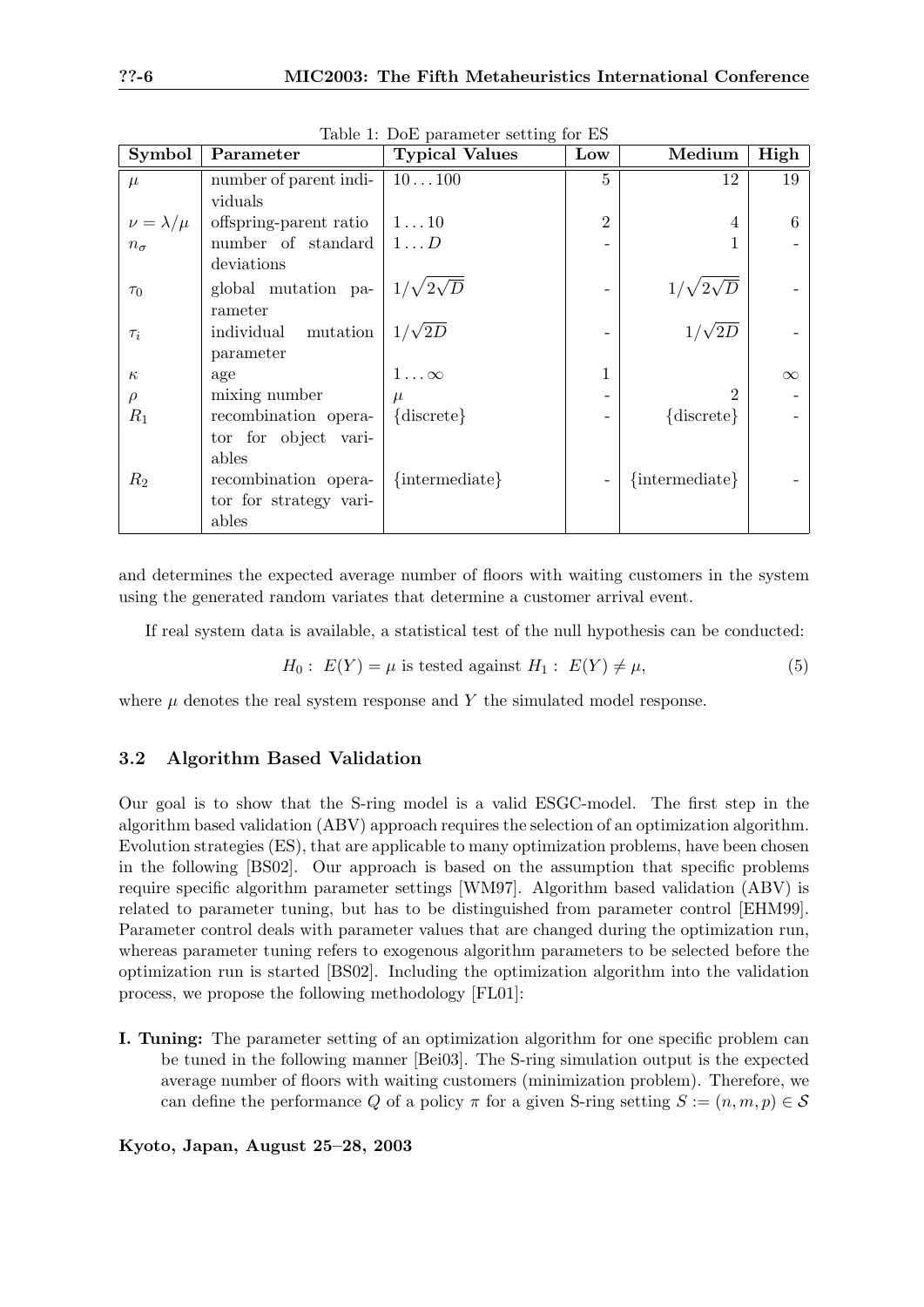as defined in Eq. 2, where  $S$  is the set of all possible S-ring configurations. Furthermore, the following variable  $P \in \mathcal{P}$  provides a very compact description of an ES parameter design:

$$
P := (\mu_{\text{pop}}, \nu, \kappa, n_{\sigma}, \tau_0, \tau_i, \rho, R_1, R_2, r_0, N_{\text{tot}}),
$$
\n(6)

where  $\mu_{\text{pop}}$  denotes the population size,  $\nu$  is the offspring–parent ratio,  $r_0$  is a random seed, etc. These parameters, that are kept constant during the optimization run, are called 'exogenous strategy parameters'. A comprehensive introduction to ES is given in [BS02], whereas [BEM03] and [Bei03] describe the ES-parameterization in detail. Let  $P$  denote the class of all possible ES parameter settings. Summarizing, we have the following function (cf. Eq. 4)

$$
g: (X, P, S, Q) \to Y,\tag{7}
$$

where g is defined in terms of the parameter vector  $P$ , giving the performance of different ES-parameterizations for one pre-specified S-ring model and for one constant quality function  $Q$  from the set  $Q$  of quality functions. Therefore, we are able to obtain the expected performance  $E(Y)$  of an ES-algorithm for a given problem  $S \in \mathcal{S}$  as:

$$
E(Y) = g_{S,Q}(X, P),\tag{8}
$$

Based on regression analysis, the functional relationship between the parameter settings of algorithms and their expected performance can be specified as a linear model [Kle87, KG92]:

$$
E(Y) = X\beta,\tag{9}
$$

where Y is the vector of ES performance values,  $X$  is a matrix of explanatory variables, and  $\beta$  is the vector of regression parameters.

Recent publications propose generalized linear models (GLMs) [MN89, FL01, LMM01, Dob02]. GLM analysis provides an unified approach for linear and non-linear models with both normal and non-normal responses. A GLM consists of response variables  $Y_i$ , a parameter vector  $\beta$ , a set of explanatory (independent or predictor) variables X and a monotone link function h such that

$$
h(\mu_i) = X\beta,\tag{10}
$$

where  $\mu_i = E(Y_i)$ . After selecting an adequate family of distributions, the GLM can be fitted.

Finally, the optimal algorithm parameter setting  $P^*$  can be determined [KG92, MN89].

II. Extending the single problem to a problem class: The lift problem can be seen as an extension of the S-ring problem. We assume that both problems belong to the class of ESGC problems  $\mathcal{L}$ . The validation of the lift model is omitted here. A detailed validation of the lift model has been done by the elevator manufacturer.

There are at least two different approaches to handle different ranges of the response values: the success-rate approach fits a generalized linear model to binomial data and enables the comparison of different response values without rescaling, whereas the factor approach introduces an extra factor with two levels to model the influence of the problem on the ES performance.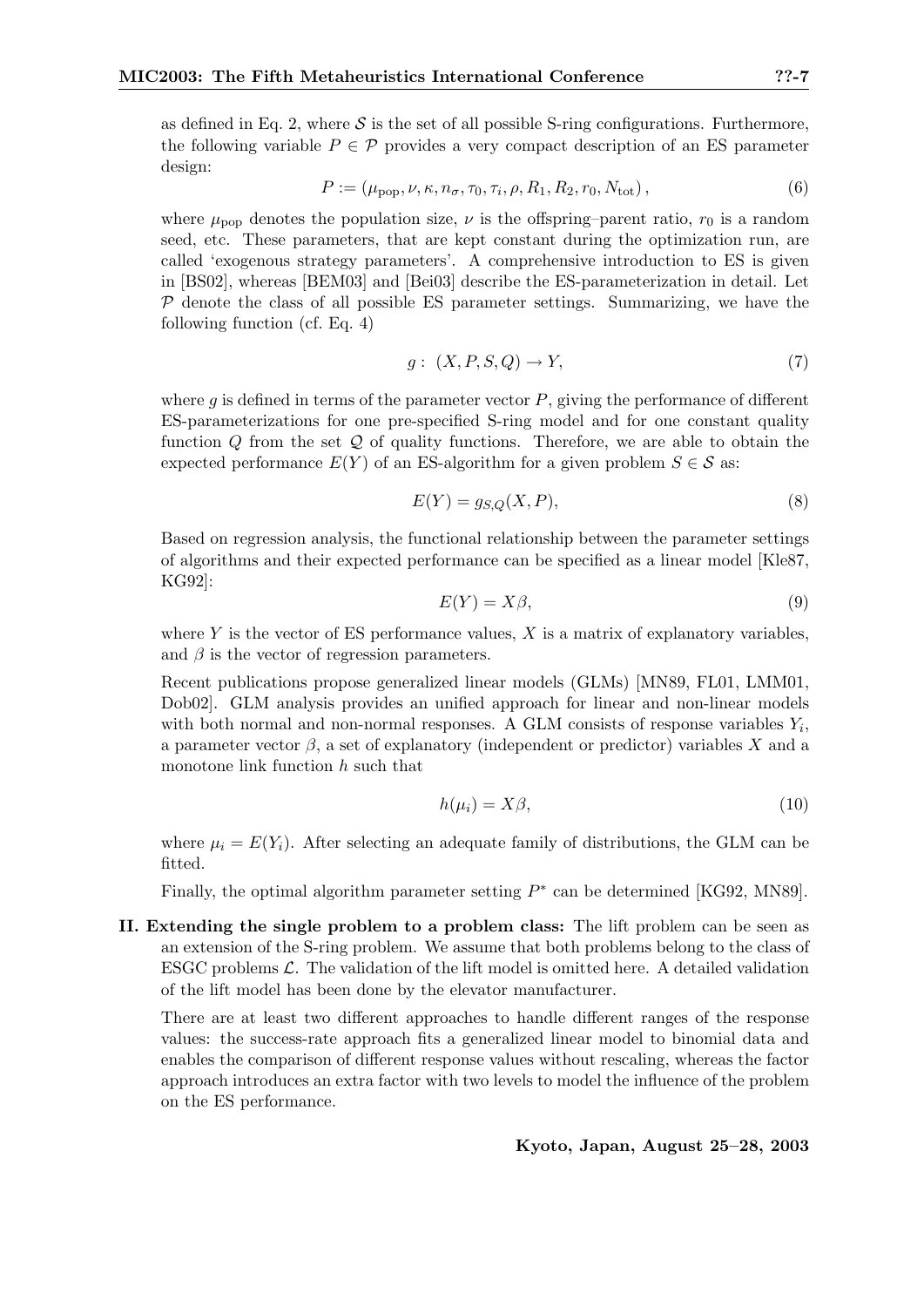

Figure 3: Central composite design

In the success-rate approach the algorithms performance is measured by a binary variable: it takes the value 1 if the run was successful, otherwise it takes the value 0 [BDFP02]. As *n* repeat runs are performed for each run configuration (cf. Eq.6), the proportion of successful runs can be determined. Based on the success rate, we can apply logistic regression to analyze the algorithms behavior [MN89, Col91, Dob02].

In the factor approach the model specified in Eq. 10 (or Eq. 9) is extended by introducing a new variable that specifies the underlying optimization problem  $L \in \mathcal{L}$  and its corresponding performance measure to test the algorithms for similar performance on different problems:

$$
h(\mu) = X\beta + \alpha_L + \tilde{X}\gamma_L. \tag{11}
$$

X denotes the modified matrix of explanatory variables. The intercept  $\alpha_L$  models different algorithm performances, therefore scaling of possibly different performance values is not necessary. Important in our context are possible interactions  $(\tilde{X}\gamma_L)$  between the problem and the model parameters. If there are no interactions, we conclude that the problem is a member of the corresponding class. The inverse handling capacity  $F$  as defined in Eq. 1 was used as a corresponding performance measure  $Q'$  for the lift model. Following this approach, we are able to identify a problem class  $\mathcal L$  by performing a statistical test: The null hypothesis

$$
H_0: \vec{\gamma}_L = 0
$$
,  $(L \in \mathcal{L})$  is tested against the alternative  $H_1: \vec{\gamma}_L \neq 0$ , (12)

The test given in Eq. 12 can be regarded as an extension of the standard validation test in Eq. 5.

Finally, we are able to answer the question whether the S-ring model and the lift model belong to the same reference class: a pre-specified optimization algorithm shows a similar performance on both problem instances if this is true.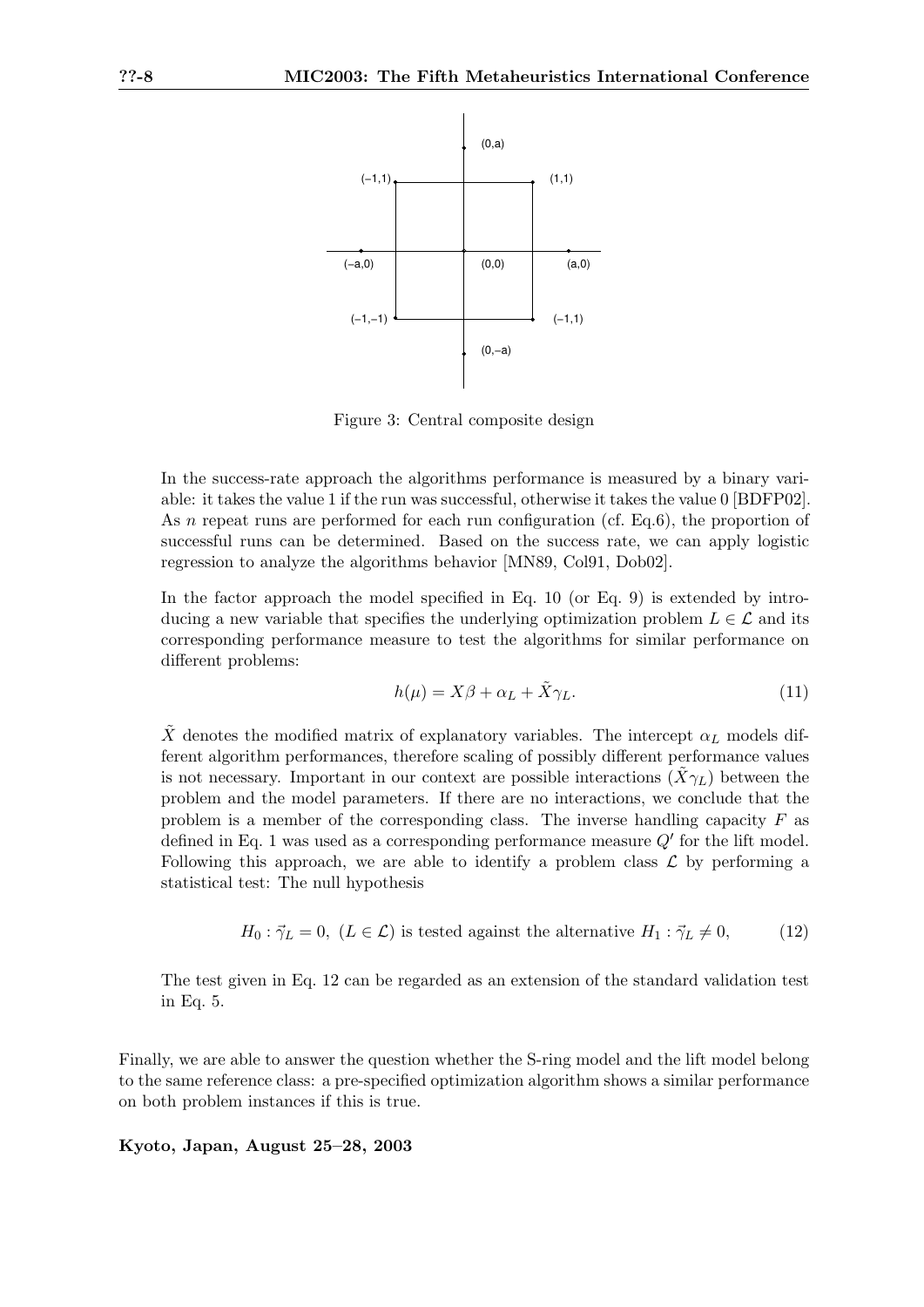

Figure 4: Comparison of the lift and S-ring performance.

## 4 Example

Since ABV extends techniques that enable the determination of an improved parameter setting for one specific algorithm-problem pair (algorithm tuning), this technique is described first. Therefore, the first objective is to find an optimal setting for the exogenous strategy parameter of an ES for one specific problem.

## 4.1 Algorithm Tuning

- 1. The first step is to select a distribution of the performance measure for the optimization problem. This can be done by using frequency tables, graphical methods such as histograms, or statistical tests (i.e. Kolmogorov-Smirnov, Shapiro-Wilk). Plotting the quantiles of the performance samples against those of the reference distribution can be used to compare different distribution hypotheses (i.e. the Gaussian and the Gamma hypothesis).
- 2. We recommend to start with the canonical link function, since its adequacy can be checked after other model issues have been considered.
- 3. The model search (determination of the predictors, their orders and interactions) can be based on the Akaike Information Criterion (AIC). Backward elimination starts with an over-fitted model, whereas forward selection adds a new variable to the model at each stage of the process.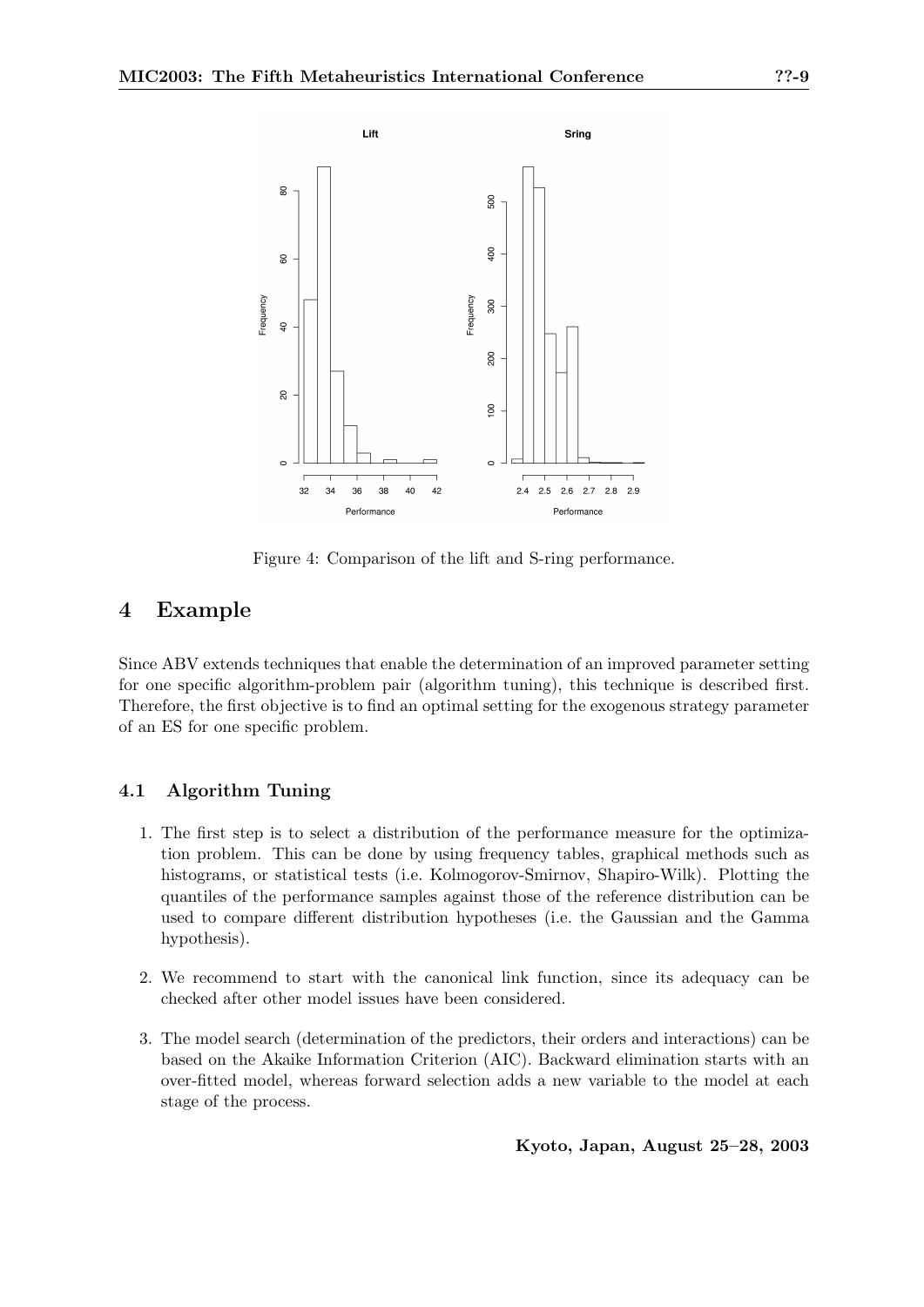4. From the final model we get estimates of the regression coefficients that are used to determine an improved strategy parameter setting  $P^*$ .

A numerical example will be given in the next subsection to demonstrate how parameter tuning can be extended to study equivalence classes.

| Table 2: Output generated in R for the GLM, Sec. 4.2 |           |            |           |          |  |  |  |
|------------------------------------------------------|-----------|------------|-----------|----------|--|--|--|
|                                                      | Estimate  | Std. Error | t value   | Pr(> t ) |  |  |  |
| (Intercept)                                          | 0.4014    | 0.0017     | 231.75    | 0.0000   |  |  |  |
| Lift                                                 | $-0.3715$ | 0.0011     | $-353.50$ | 0.0000   |  |  |  |
| P:poly(R, 2)1                                        | $-0.0002$ | 0.0019     | $-0.10$   | 0.9202   |  |  |  |
| P:poly(R, 2)2                                        | 0.0009    | 0.0010     | 0.86      | 0.3891   |  |  |  |
| $R:K-1$                                              | $-0.0022$ | 0.0004     | $-5.62$   | 0.0000   |  |  |  |
| R:K1                                                 | $-0.0000$ | 0.0004     | $-0.01$   | 0.9889   |  |  |  |
| R:poly(P, 2)1                                        | $-0.0009$ | 0.0035     | $-0.26$   | 0.7967   |  |  |  |
| R:poly(P, 2)2                                        | $-0.0109$ | 0.0024     | $-4.61$   | 0.0000   |  |  |  |
| poly(R, 2)1:K1                                       | 0.0157    | 0.0219     | 0.72      | 0.4735   |  |  |  |
| poly(R, 2)2:K1                                       | $-0.0191$ | 0.0191     | $-1.00$   | 0.3183   |  |  |  |
| $P:R:K-1$                                            | 0.0001    | 0.0000     | 7.11      | 0.0000   |  |  |  |

### 4.2 Equivalence Classes for Problems

A central composite design (CCD) depictured in Fig. 3 was used to set up the experiments. The corresponding ES parameter settings are shown in Tab. 1. Histograms of the best fitness value obtained during an optimization run can be used as a starting point to answer the question whether two problems  $L_1$  and  $L_2$  are in the same equivalence class. The histograms of the performance function for the lift and the S-ring problem are shown in Fig. 4. Both histograms show assymetric empirical distributions that appear similar. Therefore a generalized linear model that is based on the Gamma distribution and the canonical link is used in the following analysis. A factor  $L$  with two levels {Sring, Lift} is introduced to check for interactions between algorithm parameters and L. The model algebra introduced by Wilkinson and Rogers will be used to describe the regression model [WR73]: A+B+A:B reads 'effect of factor A plus effect of factor B plus interaction between A and B' and can be abbreviated as A\*B. Starting from the overfitted model with three factor interactions we perform a backward elimination procedure. The function stepAIC provided by the statistical software package R was used to automate the first steps in the process of model selection. R's dropterm function was used to select significant terms manually. If P denotes the number of parent individuals, R the parent-offspring ratio, and K the age, the final model reads

$$
Y \sim \texttt{Function} + P : \texttt{poly}(R,2) + R : K + R : \texttt{poly}(P,2) + K : \texttt{poly}(R,2) + P : R : K, \quad (13)
$$

and will be written in the following as Y  $\sim$  Function+ model. The model coefficients, that can be used for algorithm tuning, are shown in Tab. 2. The last column in Tab. 2 shows that there are no significant interactions between the problem L and other factors.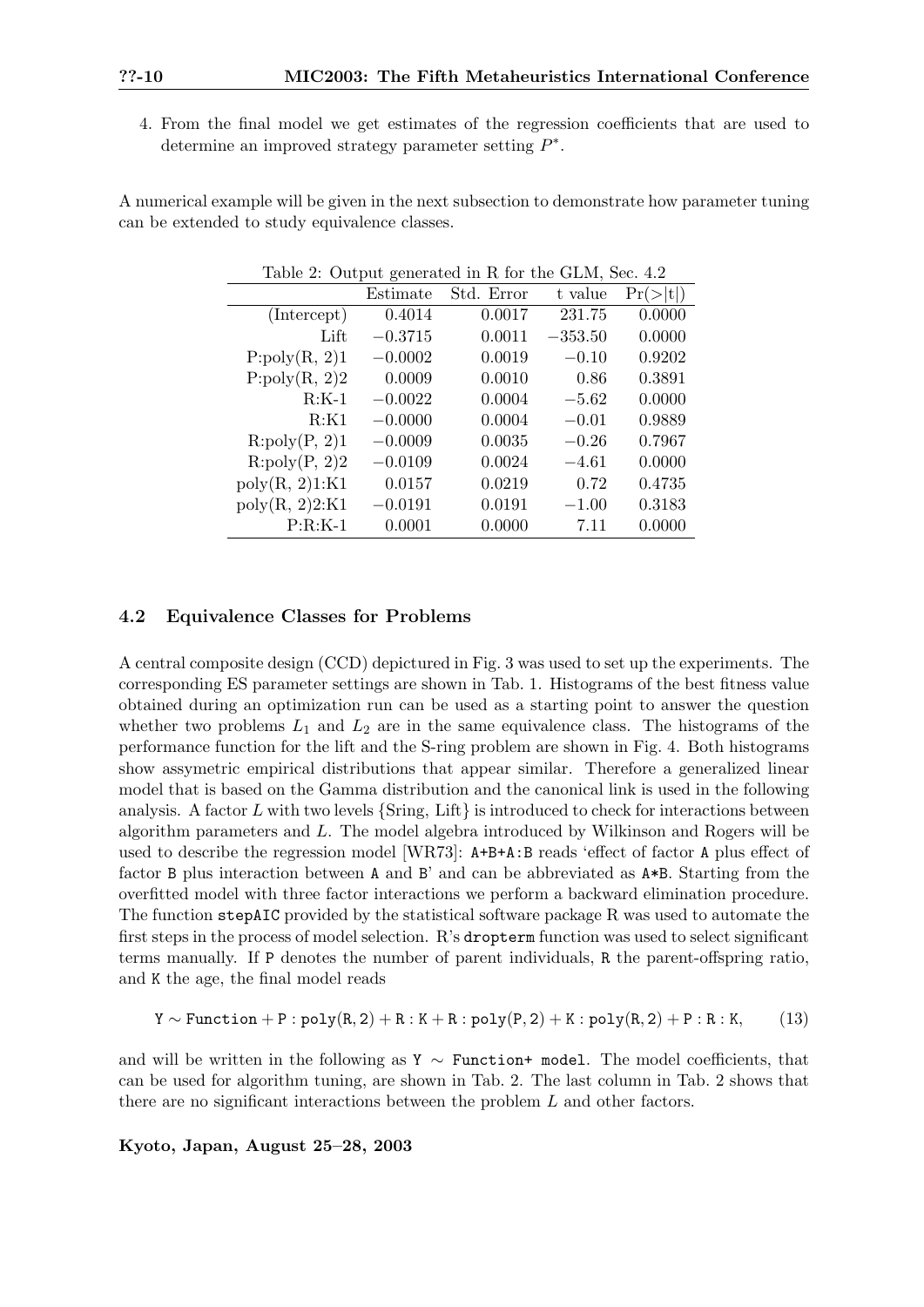Another way to test for interactions between the factor  $L$  and other factors is to compare two nested models  $M_2 \subset M_1$ .  $M_1$  includes interactions between L and other factors of the reduced model in Eq. 13, whereas interactions are omitted in  $M_2$ .  $M_1$ : Y ∼ Function \* model is compared to  $M_2$ : Y ∼ Function + model. The symbol '+' denotes independent factors and the symbol '\*' denotes interactions between two factors. This procedure leads to the result shown in Tab. 3. This ANOVA table indicates that there is no significant difference if interactions between  $L$  and the other factors are included. We can conclude that the

| Table 3: ANOVA |      |                                  |      |              |  |               |  |  |
|----------------|------|----------------------------------|------|--------------|--|---------------|--|--|
|                |      | Resid. Df Resid. Dev Df Deviance |      |              |  | $F$ $Pr(>\)F$ |  |  |
|                | 1960 | 10.36                            |      |              |  |               |  |  |
|                | 1969 | 10.47                            | $-9$ | $-0.11$ 1.02 |  | 0.4229        |  |  |

S-ring problem and the lift problem belong to the same problem class. Therefore the S-ring model can be seen as a valid simplification of the lift model.

## 5 Summary and Outlook

We extended the classical validation approach for simulation models to an algorithm based validation (ABV) approach. A simulation run  $S$  equipped with an objective function  $Q$  defines an optimization problem  $(S, Q)$ . If an optimization algorithm reveals the same behavior on two different optimization problems  $(S, Q)$  and  $(S', Q')$ , the corresponding simulation models  $S$  and  $S'$  are considered as equivalent. The statistical methodology introduced by Francois and Lavergne was used to specify the equivalence of optimization problems [FL01]. Problem equivalence was used to check the model validity.

Thus the optimization practitioner is able to perform simulation runs on the simplified problem to tune the exogenous parameters of the optimization algorithm. The tuned algorithm can be used to perform the real optimization runs. The S-ring model as a simplified ESGC model was used as a comprehensive example to demonstrate the applicability of this approach. Subject of our current research is the analysis of different S-ring problem classes. These S-ring classes can represent different lift configurations and traffic patterns.

Alternatively to the approach presented here, the algorithm performance can be measured by a binary variable  $Y_i$ . If the optimization run was successful (e.g. if the algorithm has located an optimum),  $Y_i$  takes the value 1 (success). Otherwise  $Y_i$  is set to 0 (failure). Since each optimization run is repeated several times with different random seeds, the result of an experiment can be described as the quotient successes/failures. A logistic regression model can be used to perform an analysis that is similar to the approach presented in this paper.

ABV can be extended in many ways, e.g. to test the hypothesis that a new operator for an optimization algorithm improves its performance.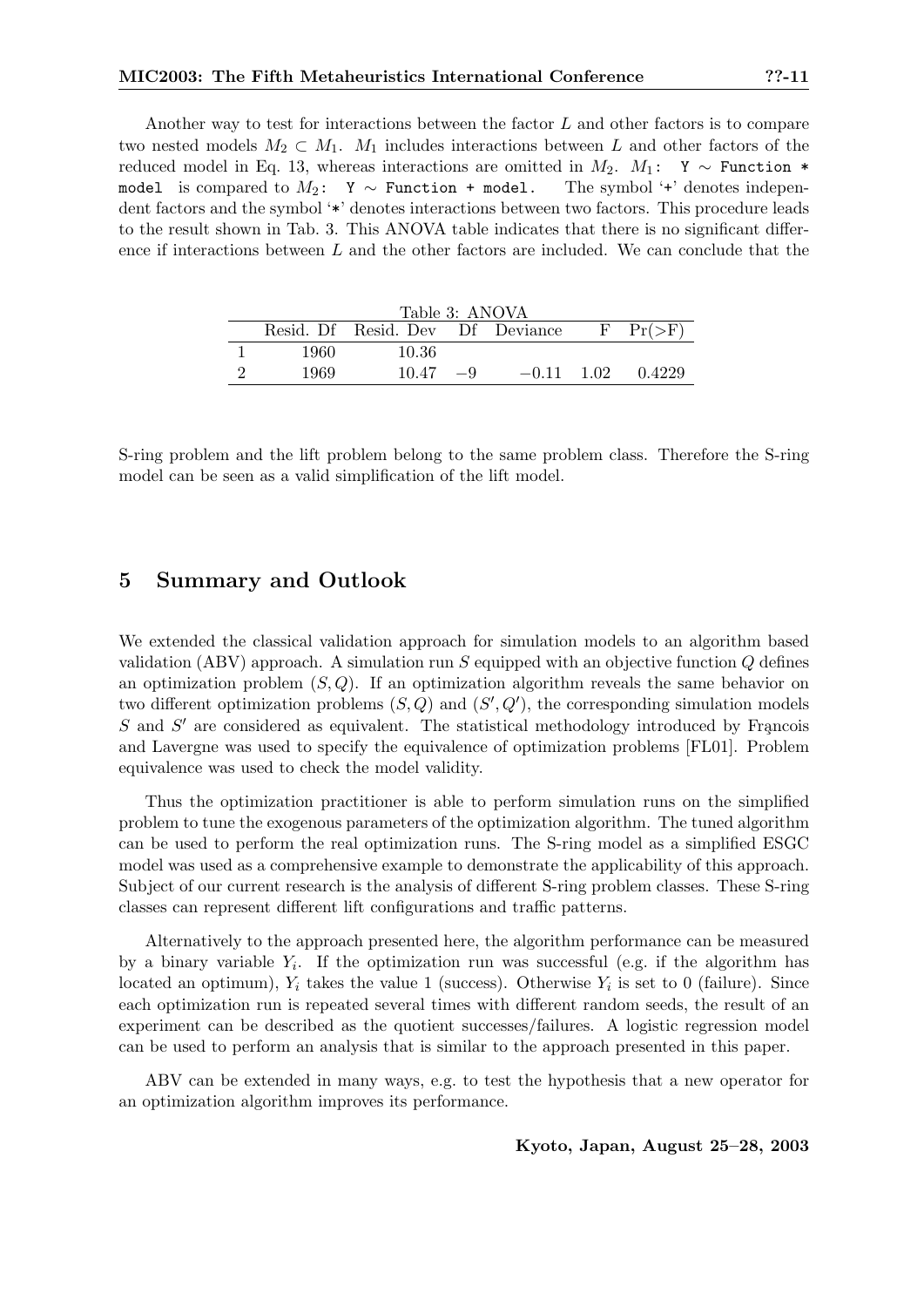## References

- [Bar86] G. Barney. Elevator Traffic Analysis, Design and Control. Cambridg U.P., 1986.
- [BDFP02] T. Beielstein, J. Dienstuhl, C. Feist, and M. Pompl. Circuit design using evolutionary algorithms. In David B. Fogel, Mohamed A. El-Sharkawi, Xin Yao, Garry Greenwood, Hitoshi Iba, Paul Marrow, and Mark Shackleton, editors, Proceedings of the 2002 Congress on Evolutionary Computation CEC2002, pages 1904–1909. IEEE Press, 2002.
- [Bei03] T. Beielstein. Tuning evolutionary algorithms. Technical Report 148/03, Universität Dortmund, 2003.
- [BEM03] T. Beielstein, C.P. Ewald, and S. Markon. Optimal elevator group control by evolution strategies. In Proc. 2003 Genetic and Evolutionary Computation Conf. (GECCO'03), Chicago, Berlin, 2003. Springer.
- [Bey01] H.-G. Beyer. The Theory of Evolution Strategies. Natural Computing Series. Springer, Heidelberg, 2001.
- [BFM00] Th. Bäck, D. B. Fogel, and Z. Michalewicz, editors. Evolutionary Computation 1 – Basic Algorithms and Operators. Institute of Physics Publ., Bristol, 2000.
- [BINN01] J. Banks, J. S. Carson II, B. L. Nelson, and D. M. Nicol. Discrete Event System Simulation. Prentice Hall, 2001.
- [BS02] H.-G. Beyer and H.-P. Schwefel. Evolution strategies A comprehensive introduction. Natural Computing, 1:3–52, 2002.
- [CB98] R.H. Crites and A.G. Barto. Elevator group control using multiple reinforcement learning agents. Machine Learning, 33(2-3):235–262, 1998.
- [Col91] D. Collett. Modelling Binary Data. Chapman and Hall, 1991.
- [Dob02] A.J. Dobson. An Introduction to Generalized Linear Models. Chapman and Hall, 2nd edition, 2002.
- [EHM99] A.E. Eiben, R. Hinterding, and Z. Michalewicz. Parameter control in evolutionary algorithms. IEEE Trans. on Evolutionary Computation, 3(2):124–141, 1999.
- [FL01] O. Francois and C. Lavergne. Design of evolutionary algorithms a statistical perspective. IEEE Transactions on Evolutionary Computation, 5(2):129–148, April 2001.
- [KG92] J. .P. C. Kleijnen and W. Van Groenendaal. Simulation A Statistical Perspective. Wiley, Chichester, 1992.
- [Kle87] J. Kleijnen. Statistical Tools for Simulation Practitioners. Marcel Dekker, New York, 1987.
- [LK00] A.M. Law and W.D. Kelton. Simulation Modelling and Analysis. McGraw-Hill Series in Industrial Egineering and Management Science. McGraw-Hill, New York, 3rd edition, 2000.